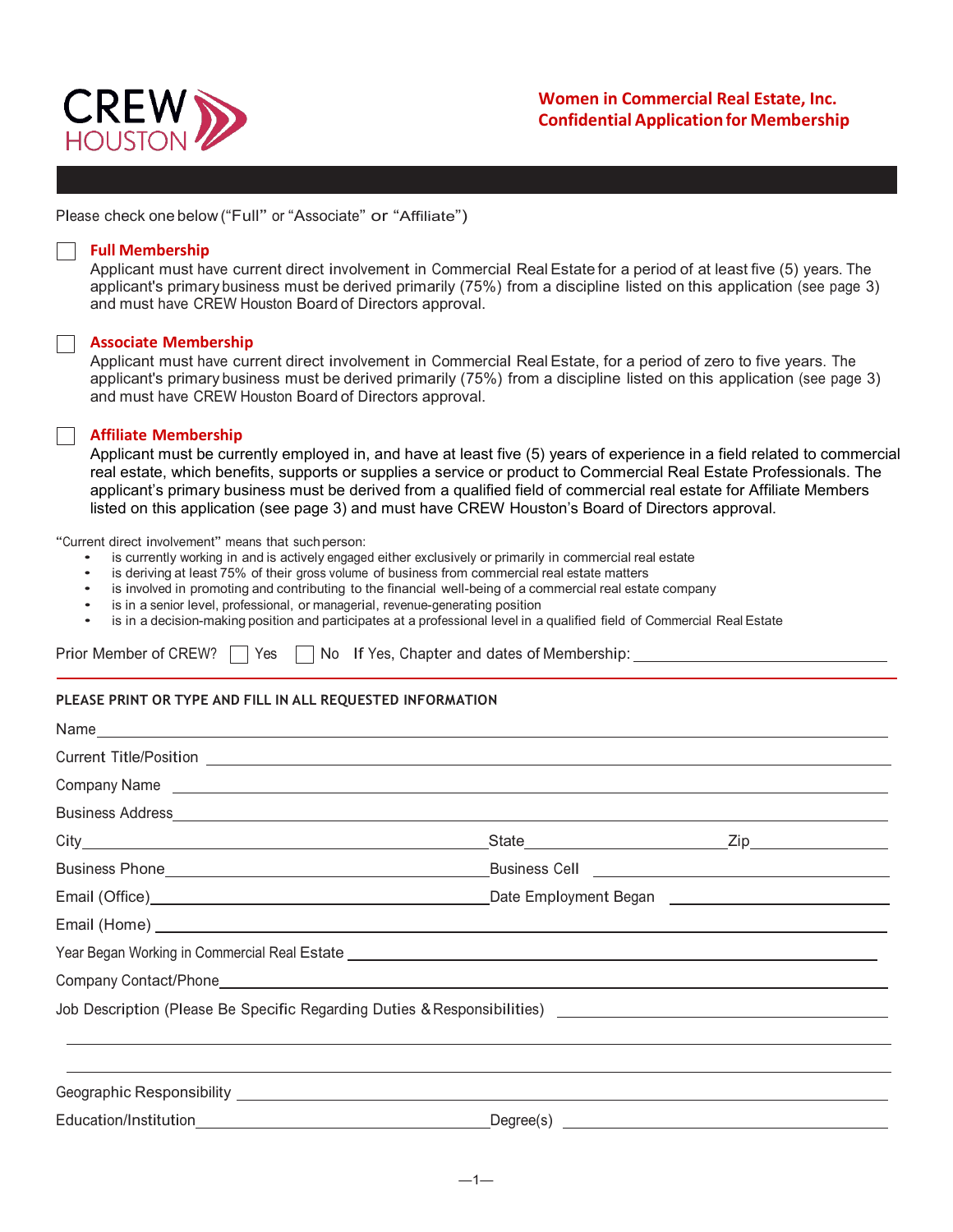# **IF CURRENT POSITION DOES NOT FULFILL THE 5 YEAR REQUIREMENT, PLEASE LIST OTHER PREVIOUS POSITIONS:**

|  | Company Name_________________________________Contact at Employer/Phone _____________________________                                                             |  |
|--|------------------------------------------------------------------------------------------------------------------------------------------------------------------|--|
|  |                                                                                                                                                                  |  |
|  |                                                                                                                                                                  |  |
|  | Job Description (Please be specific regarding duties and responsibilities) [18] [19] [19] Description (Please be specific regarding duties and responsibilities) |  |
|  |                                                                                                                                                                  |  |
|  |                                                                                                                                                                  |  |
|  | Other current memberships and organizations and positions held (spell out - no abbreviations)                                                                    |  |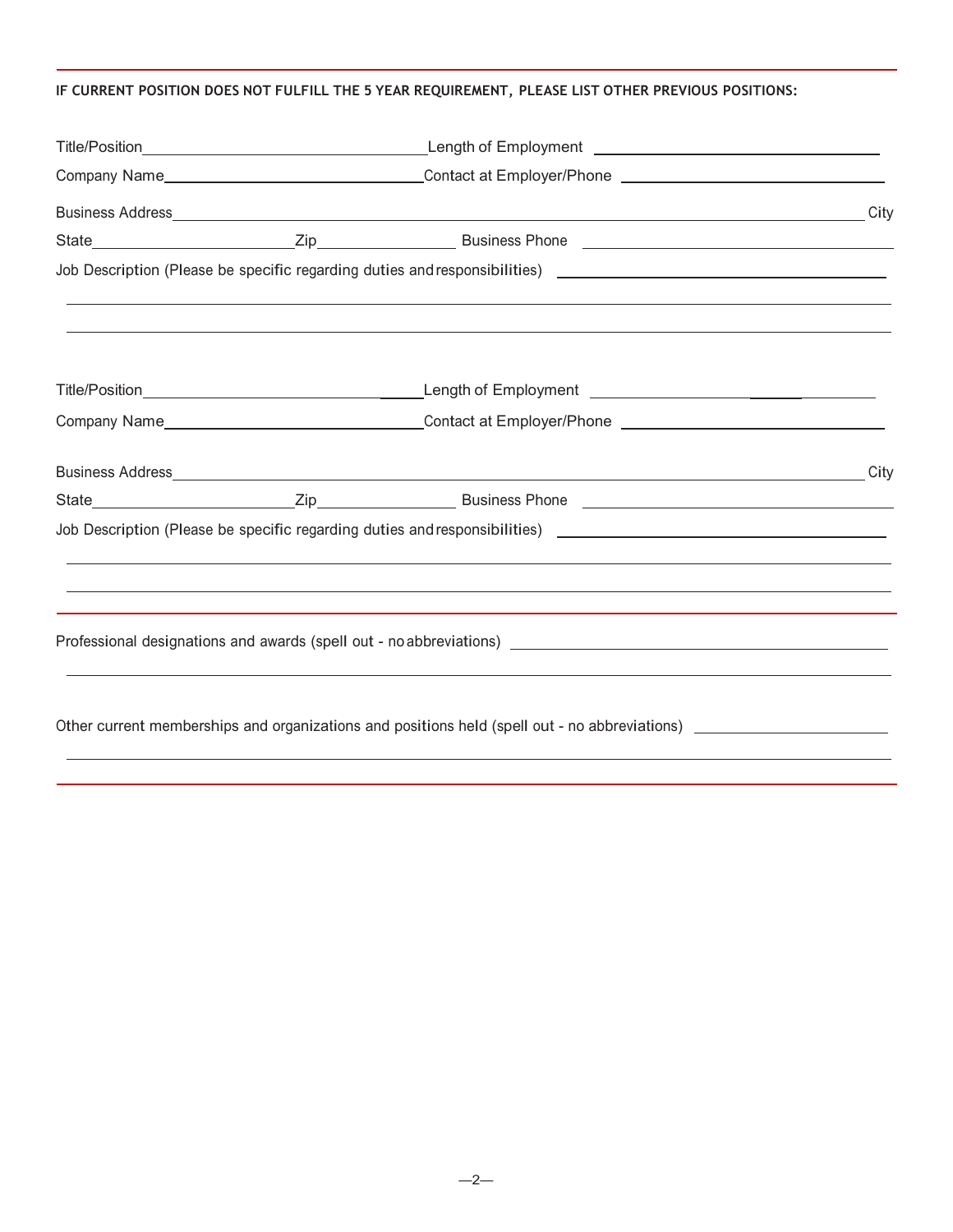Your **COMMITTEE PARTICIPATION** in CREW Houston is necessary for our continued growth and is also a benefit to your own career success. Please visit [www.crewhouston.org](http://www.crewhouston.org/) and click the Committee Opportunities link for a complete description of each.

**Please mark the committee(s) in which you have interest**

| <b>CREW Golf Classic</b>          | Outreach<br>-CREW Careers<br>-UCREW<br>-CRFW-UofH Alliance | Scholarships      |
|-----------------------------------|------------------------------------------------------------|-------------------|
| <b>Member Services</b><br>-Awards | Mentor & Leadership                                        | Programs          |
| <b>Special Events</b>             | New Membership                                             | PR/Communications |
| Groundbreakers                    | Sponsorship                                                |                   |

After CREW Board approval, the Chairperson of the committee(s) selected will contact you with additional information. Have you, either as complainant or as a respondent, been involved in any questions of ethics in any real estate board

within the past ten (10) years?

 $\Box$  No  $\Box$  Yes (If yes, give date and state the disposition of the matter on a separate sheet)

Have you ever appeared before any professional licensing authority in defense of an alleged violation of license law?  $\Box$  No  $\Box$  Yes (If yes, give date and state the disposition of the matter on a separate sheet)

## Have you ever been convicted of fraud or a felony?

|  |  | $\Box$ No $\Box$ Yes $\,$ (If yes, give date and case number and disposition on a separate sheet) |  |  |
|--|--|---------------------------------------------------------------------------------------------------|--|--|
|--|--|---------------------------------------------------------------------------------------------------|--|--|

### **JOB DESCRIPTIONS:**

Please check the discipline that best describes YOUR ROLE in your company NOT the type of work performed by your company. (Check only ONE)

| Accounting/Tax Appraisal                    |
|---------------------------------------------|
| Architecture/Interior Design Asset          |
| Management                                  |
| <b>Business Development</b>                 |
| <b>Construction/Utility</b>                 |
| Contractors                                 |
| Corporate Real Estate Development           |
| Edu/Economic Dev/Gov't                      |
| Engineering/Surveying/Environmental Finance |
| Furnishings (carpet, furniture, art)        |
| Investments                                 |
| Janitorial                                  |
| Land Planning                               |
| Landscaping                                 |
| Law                                         |
| Leasing                                     |
| Market Research                             |
| Marketing and Public Relations              |
| Mortgage Banking/Brokerage                  |
| Painting                                    |
| <b>Property Management</b>                  |
| <b>Property Maintenance</b>                 |
| Real Estate Acq. & Sales/Brokerage          |
| Roofing                                     |
| Subcontractors                              |
|                                             |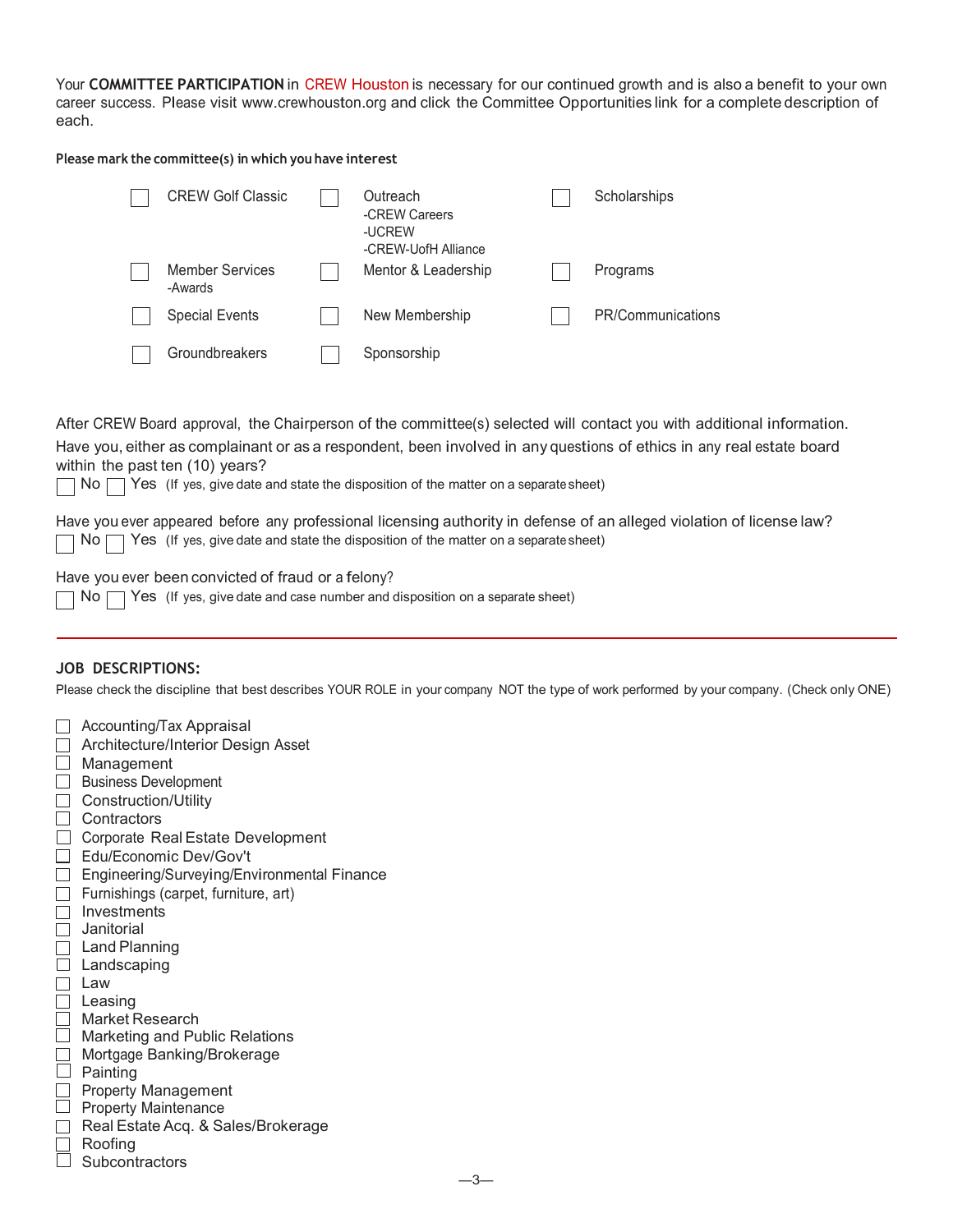1.

Tenant Representation

Title/Escrow

Vertical Transport

| <b>COMPANY DESCRIPTIONS:</b> (Check only ONE) |  |  |  |  |  |
|-----------------------------------------------|--|--|--|--|--|
|-----------------------------------------------|--|--|--|--|--|

| $\Box$ Accounting                            | $\Box$ Acquisitions                                                                                                                                                                                                            | $\Box$ Administration                                | $\Box$ Advertising         |
|----------------------------------------------|--------------------------------------------------------------------------------------------------------------------------------------------------------------------------------------------------------------------------------|------------------------------------------------------|----------------------------|
| $\Box$ Appraisal                             | Architecture                                                                                                                                                                                                                   | □ Asset Management                                   | $\Box$ Brokerage           |
| $\Box$ Construction                          | $\Box$ Corporate Real Estate                                                                                                                                                                                                   | $\Box$ Development                                   | Economic Development       |
| $\Box$ Education                             | Engineering                                                                                                                                                                                                                    | $\Box$ Energy                                        | Environmental              |
| $\Box$ Exchange/1031                         | $\Box$ Finance                                                                                                                                                                                                                 | Government                                           | Healthcare                 |
| $\Box$ Institutional Lending                 | Interior Design/Space Planning Insurance<br>$\perp$                                                                                                                                                                            |                                                      | Investments                |
| $\Box$ Journalism                            | Law                                                                                                                                                                                                                            | Leasing                                              | Marketing                  |
| Market Research                              | $\perp$                                                                                                                                                                                                                        | Mortgage Banking/Brokerage □ Personnel/HR Consulting | <b>Property Management</b> |
| <b>Public Relations</b>                      | <b>Public Service/Agency</b>                                                                                                                                                                                                   | Sales                                                | Surveying                  |
| $\Box$ Syndication                           | Tax                                                                                                                                                                                                                            | <b>Tenant Representation</b>                         | <b>Title/Escrow</b>        |
| PROPERTY SPECIALIZATION: (Check one or more) |                                                                                                                                                                                                                                |                                                      |                            |
| □ Congregate Care Facilities                 |                                                                                                                                                                                                                                | $\Box$ Health Care/Hospital                          |                            |
| $\Box$ Hospitality                           |                                                                                                                                                                                                                                | │ │ Retail                                           |                            |
| $\Box$ Industrial                            |                                                                                                                                                                                                                                | Mixed Use                                            |                            |
| Office                                       |                                                                                                                                                                                                                                | $\Box$ Land                                          |                            |
| $\Box$ Multi-family                          |                                                                                                                                                                                                                                | $\Box$ Other (specify):                              |                            |
|                                              |                                                                                                                                                                                                                                |                                                      |                            |
|                                              | Real Estate Reference in addition to your current place of employment (other than sponsors)                                                                                                                                    |                                                      |                            |
|                                              |                                                                                                                                                                                                                                |                                                      |                            |
|                                              |                                                                                                                                                                                                                                |                                                      |                            |
|                                              |                                                                                                                                                                                                                                |                                                      |                            |
|                                              |                                                                                                                                                                                                                                |                                                      |                            |
|                                              |                                                                                                                                                                                                                                |                                                      |                            |
|                                              | Please have your CREW Houston sponsor sign and print their contact information below:                                                                                                                                          |                                                      |                            |
|                                              |                                                                                                                                                                                                                                |                                                      |                            |
|                                              |                                                                                                                                                                                                                                |                                                      |                            |
|                                              |                                                                                                                                                                                                                                |                                                      |                            |
|                                              | Signature: the contract of the contract of the contract of the contract of the contract of the contract of the contract of the contract of the contract of the contract of the contract of the contract of the contract of the |                                                      |                            |
|                                              | Please list CREW member who referred you (may be sponsor above, this answer is optional):                                                                                                                                      |                                                      |                            |
|                                              |                                                                                                                                                                                                                                |                                                      |                            |
|                                              |                                                                                                                                                                                                                                |                                                      |                            |
|                                              | Please provide the date a of the CREW luncheon you have attended:                                                                                                                                                              |                                                      |                            |

Luncheon date must be within the 12 months prior to submitting this application.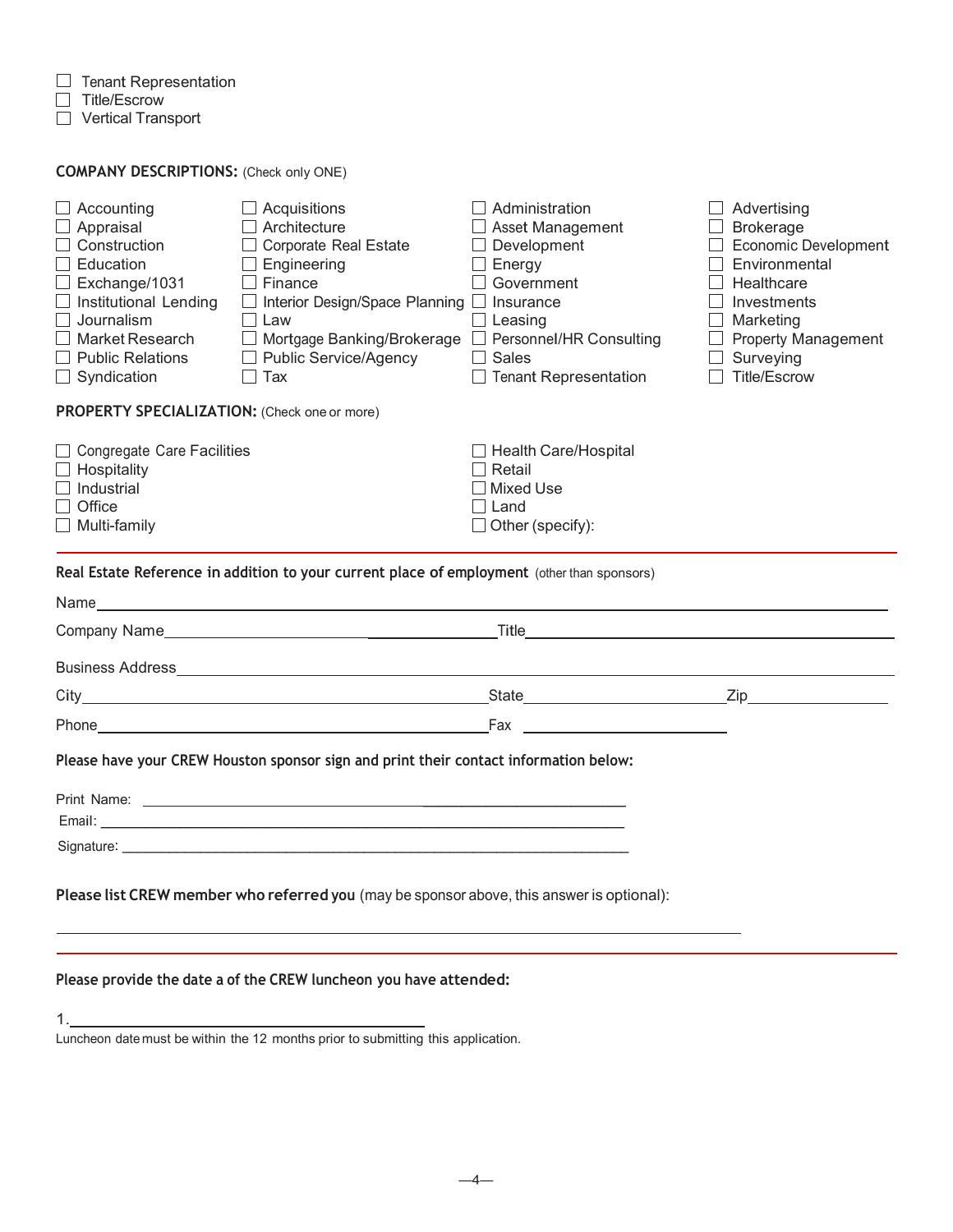hereby request and authorize any person(s), former employer, or any business referred to in this application to give any information, and answer any questions asked by CREW Houston concerning my work history, ability, current status or character in connection with this application.

I also agree to answer any questions by the membership committee or CREW Houston's Board members relating to this application.

Further, I agree to notify the membership chair if at any time I am no longer engaged in commercial real estate or do not meet CREW Houston membership requirements as stated in the bylaws.

To the best of my knowledge, the preceding facts and statements are true.

#### **Final checklist for submitting your application:**

- 1. Application must be FULLY completed (please remember to print and sign). Application fees and dues must be submitted per the instructions under item 6 below before your application can be considered.
- 2. **Include a digital photograph** (prefer JPG or TIF; application is not complete without a photo- B/W headshot preferred).
- 3. Must have attended two monthly luncheons (dates must be within the 12 months prior to submitting this application).
- 4. Collect sponsor signatures.

5. Scan & e-mail application and photo to: Kate Davis at [kdavis@davisholdingslp.com](mailto:kdavis@davisholdingslp.com)

CREW Network will contact applicant for payment of dues upon approval of application.

| <b>CREW Houston Membership Options &amp; Dues</b> |                                                                                     |                                       |                 |                                                        |                                |                 |  |
|---------------------------------------------------|-------------------------------------------------------------------------------------|---------------------------------------|-----------------|--------------------------------------------------------|--------------------------------|-----------------|--|
|                                                   | <b>Mid-Year Dues Breakdown</b><br><b>Full Year Dues Breakdown</b><br>(after July 1) |                                       |                 |                                                        |                                |                 |  |
| <b>Membership</b><br><b>Classifications</b>       | <b>Total</b><br>Dues<br><b>Billed</b> to<br><b>Individual</b>                       | <b>CREW</b><br><b>Network</b><br>Dues | Chapter<br>Dues | <b>Total</b><br>Dues<br><b>Billed</b> to<br>Individual | <b>CREW</b><br>Network<br>Dues | Chapter<br>Dues |  |
| Full                                              | \$425                                                                               | \$210                                 | \$215           | \$220                                                  | \$120                          | \$100           |  |
| Associate                                         | \$300                                                                               | \$210                                 | \$90            | \$170                                                  | \$120                          | \$50            |  |
| Affiliate                                         | \$425                                                                               | \$210                                 | \$215           | \$220                                                  | \$120                          | \$100           |  |
| Student (Graduate)                                | \$0                                                                                 | \$210                                 | $-$ \$210       | \$0                                                    | \$120                          | $-$120$         |  |
| Student (Undergraduate)                           | \$0                                                                                 | \$105                                 | $-$105$         |                                                        |                                |                 |  |

NOTE: if you are a prior member of CREW Houston applying for membership within 12 months of your resignation or termination for non-payment of dues, please call or email the contacts below.

**Email or call with questions to:**

**Kate Davis Lori Wilkins [kdavis@davisholdingslp.com](mailto:kdavis@davisholdingslp.com) lori@amc-texas.com**

 **713-375-2731**

**Signature** Date: **Date: Date: Date: Date: Date: Date: Date: Date: Date: Date: Date: Date: Date: Date: Date: Date: Date: Date: Date: Date: Date: Date: Date: Date: Date: Dat**